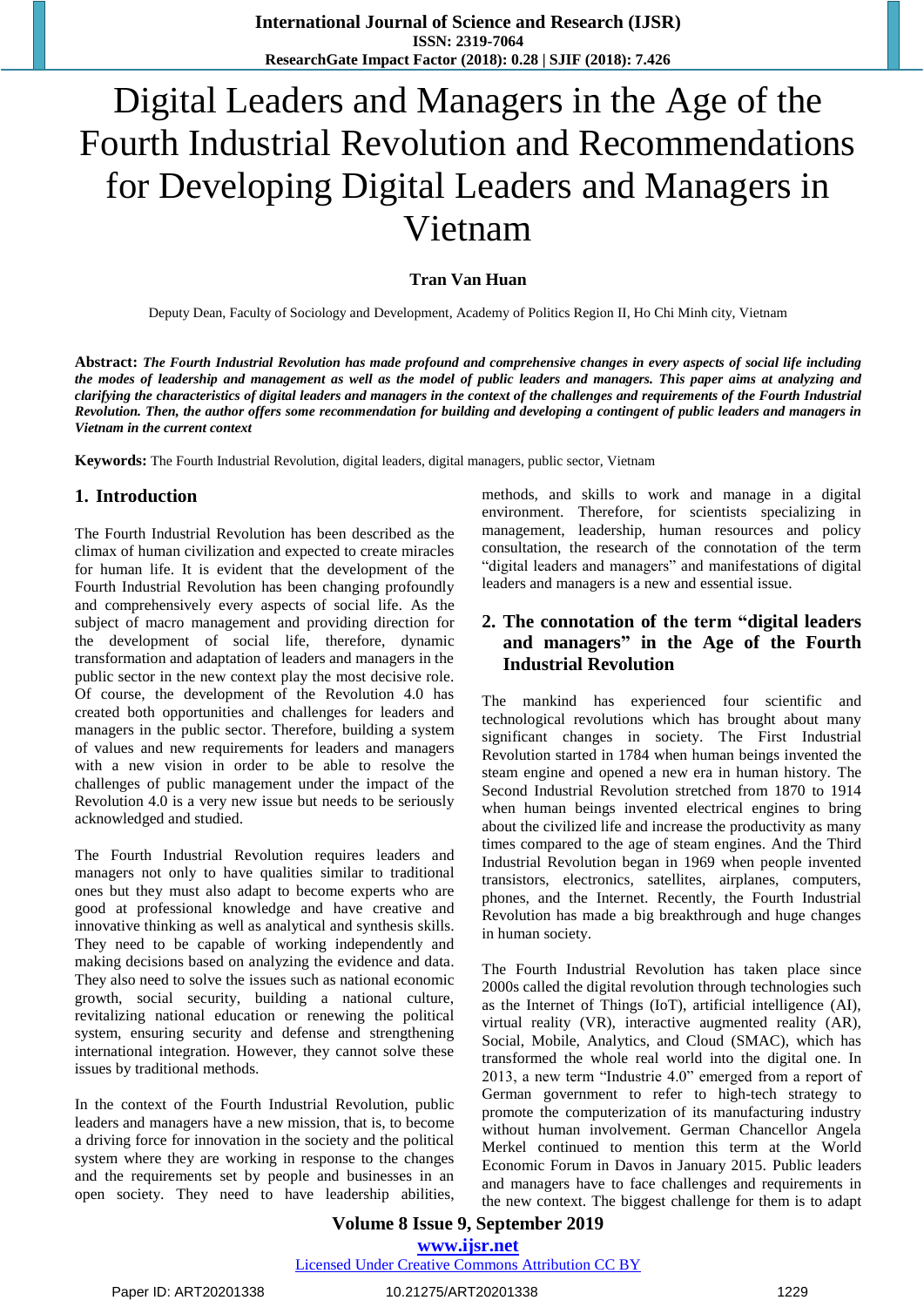and employ effectively achievements of this revolution. The changes in governance space and nature of national, regional and global social life have forced them to adapt to the new mode of leadership, that is, digital leaders and managers.

In a new study concerning the topic "Work 4.0" conducted by Microsoft Corporation, the researchers found that European leaders were very slow in realizing the needs of their employees and solve the challenges of the new information world (i.e. the world of the Fourth Industrial Revolution). The results of the study revealed that 85% of their employees wanted to access information better, 85% of employees expected to make decision more independently, 84% of employees wanted to have regular feedbacks from their superiors and 71% of them expected to have more flexibility in arranging work and working hours. Leaders and managers had difficulties in changing their leading styles to meet the needs in the new context and deal with pressure from executive staff members. Broadly speaking, it is not only the pressing issue and desire of the private sector but also urgent requirements of the society for national governance and leaders and managers in the current age.

The Fourth Industrial Revolution has made changes in the vision of leaders and managers, therefore, there must be a comparative view between traditional leaders and leaders in the age of the Fourth Industrial Revolution (some people call them digital leaders). In this paper, based on the results of the studies conducted by Mark Elliot Zuckerberg (CEO, cofounder of Facebook) and Elon Musk (CEO, founder of SpaceX) as well as the practices of Vietnam's national public administration and the characteristics of the political system, the author analyzed and pointed out the differences between traditional leaders and leaders in the Age of the Fourth Industrial Revolution in order to help readers to visualize easily the model of digital leaders and managers.

*First of all, in regard to the issue of sharing responsibilities, increasing decentralization and assigning employees to actively adapt to the problems of the multi- dimensional world arising in the practices of leading and governing the country*, while traditional managers clearly define responsibilities and roles based on groups or by functions, digital managers learn how to assign tasks based on the situations and capabilities of the groups, where the abilities of managers and employees are constantly linked. Success is achieved when all participants make positive contribution in their networks. No matter how talented leaders and managers are, they cannot solve all the work of the system in the best and fastest way, especially, in the context of the Fourth Industrial Revolution when the issues of public leadership and management do not occur in a small and narrow geographical area, space, time, target groups, field and environment. In fact, they are much more complicated. The data has shown that there are enormous pressure of work and challenges for leaders and managers in reality. Therefore, it is a key feature of the Fourth Industrial Revolution which is not only the foundation but also the imperative requirements to force leaders and managers to share responsibilities and authorities based on their assigned power and ensuring sufficient power to solve public issues for human resources at all levels, from the central to the local level.

*Secondly, when it comes to the responsibility to share information to limit information asymmetry and increase publicity, transparency and promote accountability of public authorities to the people,* traditional leaders often disseminate information compulsorily and provide a part of data according to a specific strategy (since information is considered as power) whereas leaders in the Age of the Fourth Industrial Revolution create a transparent information framework based on accountable and proactive behaviors. A scholar has said that information is the government's property. However, such assets, in a certain situation, need to be used properly, which is the basis for winning the trust of people and enterprises in the integrity and transparency of the public administration. A big question arising in the process of sharing information in the Age of the Fourth Industrial Revolution that public leaders and managers need to concern is how people can get access to the national database system in order to search and extract personal information without any cumbersome procedures and how people and businesses can keep track of the status and level of their own records handled by the government and authorities as well as how the government and authorities at all levels can become "the government never sleeps" or "the government keeps in close touch to the people" on the basis of interaction through digital space.

*Thirdly, changing the assessment methods to increase the productivity, shorten time and ensure the continuity is a new requirement for current public leaders and managers*. Traditional leaders and managers assess their employees' performance based on fixed time (e.g. every month, quarter and year). With managers of the Age of the Fourth Industrial Revolution, the assessment of employees' performance need to be carried out continuously. In fact, the transformation and practice of solving public services in the context of the Fourth Industrial Revolution occur very quickly, every minute or second, thus the evaluation of public leaders and managers need to have the characteristics as follows:

- 1) Promptly have reactions (i.e. direction, guidelines) in emergency situations or crises to reassure and solve problems;
- 2) Shorten time of assessment, preliminary review and summarization to the maximum possible level because the practices of the  $4<sup>th</sup>$  industrial revolution take place very quickly. If we maintain the current stagnation and periodic assessment, we cannot solve new, hot and complex issues which happen every day, and it is also difficult to avoid similar errors in the similar situations when we have not been able to evaluate them because they are not yet due.
- 3) In the context of the Fourth Industrial Revolution, when assessing all issues, public leaders also need to adapt and respond continuously, regularly and promptly. This demonstrates the outstanding competence required for the qualities of digital leaders and managers in the public sector. However, this does not mean hasty and authoritarian, unrealistic, subjective, and imposing decisions.

*Fourthly, recognizing challenges, mistakes and crises with positive thinking, progressive spirit, listening and enthusiastic to overcome are very essential characteristics of digital leaders and managers*. While avoiding mistakes

**Volume 8 Issue 9, September 2019 www.ijsr.net** Licensed Under Creative Commons Attribution CC BY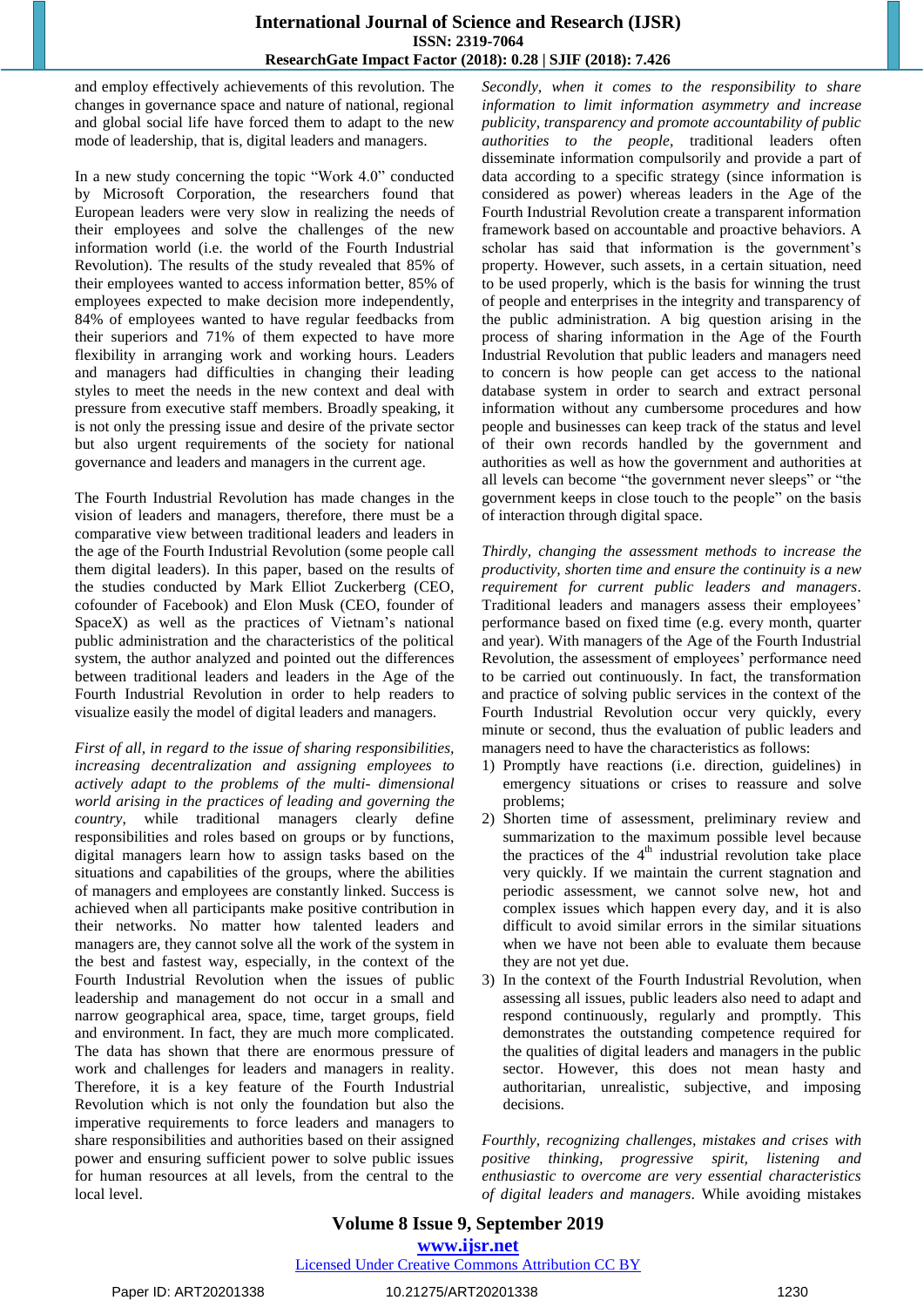and contradictions is the dominant thinking of traditional leaders and managers, an open atmosphere with a mindset of learning, sharing and positive actions from mistakes is being established by digital leaders and managers in the public sector. According to the author, these are essential and indispensable qualities for each leader, manager in the public sector to care about and learn. This is because of the following causes:

- 1) The context of the Fourth Industrial Revolution always poses many new and unpredictable challenges to public administration and therefore it is easy to make wrong and inappropriate decisions. The most important factors are the spirit and attitude of leaders and managers and the whole state administrative staff members towards their own mistakes. They have to unite to resolve crises and mistakes, otherwise, they will destroy their professional development.
- 2) Digital leaders and managers have to overcome the sense of inferiority, shyness and fear of innovation when dealing with mistakes, crises and challenges of the Fourth Industrial Revolution.

*Fifthly, recognizing, advocating changes and innovation and being ready to adapt to changes are the required qualities of digital leaders and managers in the public sector today*. Traditional leaders like to maintain the society in orders, being fear of new issues to reduce risks and self-satisfied with the existing achievements which creates little room for breakthroughs, innovation, creativeness, and liberation. Meanwhile, digital leaders and manager of the age of the Fourth Industrial Revolution must always be ready for the ability to change in the system of public administration, as well as encourage quick adaptation between markets, businesses and citizens as customers, government officials and employees. They must express their dedication, integrity, professionalism and the precise, flexible and effective response to the changes in the social life and requirements of businesses which is correlate and proportional with the satisfaction index of people and businesses under the impact of the Fourth Industrial Revolution

*Sixthly, being innovative and flexible in assessing the effectiveness of the public services is a mandatory requirement for leaders and managers in the public sector today*. Assessment is a very important stage of personnel work in general and a duty of public authorities in particular. Traditional leaders and managers make plan for resources and evaluate results achieved based on the fixed principles in the limited areas of an identified project, plan, program and public policy. However, leaders and managers in the Fourth Industrial Revolution have to control the process of discussing and selecting options, evaluating tasks and results with their team members, and using resources according to their potential and authority. The work results are achieved by integrating continuous feedbacks between internal and external stakeholders. This action can fix the following inherent problems:

i) The evaluation of the results of public services only based on the fixed principles which are sometimes backward and conservative; thereby, it can reduce the employees'

motivation to devote and lead to the stagnation in the performance of assigned tasks. In particular, this type of assessment is characterized by the evaluation framework and criteria led and decided by leaders and managers and legalized by laws, decrees or internal regulations, therefore, it may be not suitable and relevant in practice.

ii) However, the assessment of digital leaders and managers are more open. It is based on discussion, agreement, assignment and then "voluntarily" register to participate of members of the organization. Leaders can evaluate results and effectiveness of public services based on the commitment to take action voluntarily of such officials and public employees themselves. This is reasonable because the principles of assessment and tasks assigned by leaders and managers are always changing and the leaders themselves may not anticipate difficulties or realize the potential of each personnel to deal with specific issues so they may be subjective in the process of assessing. However, this method needs to integrate reasonably with binding regulations.

Therefore, it can be seen that under the impact of the Fourth Industrial Revolution, the transformation of public administration in each country forces leaders and managers to adjust and change themselves in order to adapt and develop. Based on the advantages and challenges of the Fourth Industrial Revolution, the author has generalized the basic characteristics and qualities of digital leaders and managers in the public sector which need to be recognized and concerned. These are important arguments for the author to consolidate recommendations for developing Vietnam's leaders and managers during the era of the Fourth Industrial Revolution.

## **3. Recommendations for developing leaders and managers in the Age of the Fourth Industrial Revolution**

The cause of State administrative reform began when the Communist Party of Vietnam initiated the Innovation period in 1986, however, it was the most powerful since the  $8<sup>th</sup>$ Plenum of the Party Central Committee (the  $7<sup>th</sup>$  tenure) in January, 1995. Through the state administrative reform, the face of our country has changed rapidly. The effectiveness and efficiency of State management over the fields of social life, including the economy is increasingly effective. The comprehensive renovation of the national administration and leaders and managers have made great contribution to the achievements in nearly 30 years of implementing our country's renovation.

Statistics have shown that currently there are over 2.6 million people with university and college degrees or higher all over the country, including 18,000 masters and doctors; 6,000 professors and associate professors; 93.8% of officials at vice minister, equivalent or higher level have university and postgraduate degrees. 100% of department- level officials at central agencies have university and postgraduate degrees. These above-mentioned data has shown the mature of public leaders and managers. At the local level, 98% of key officials at the district level and department- level have degrees in senior political theory,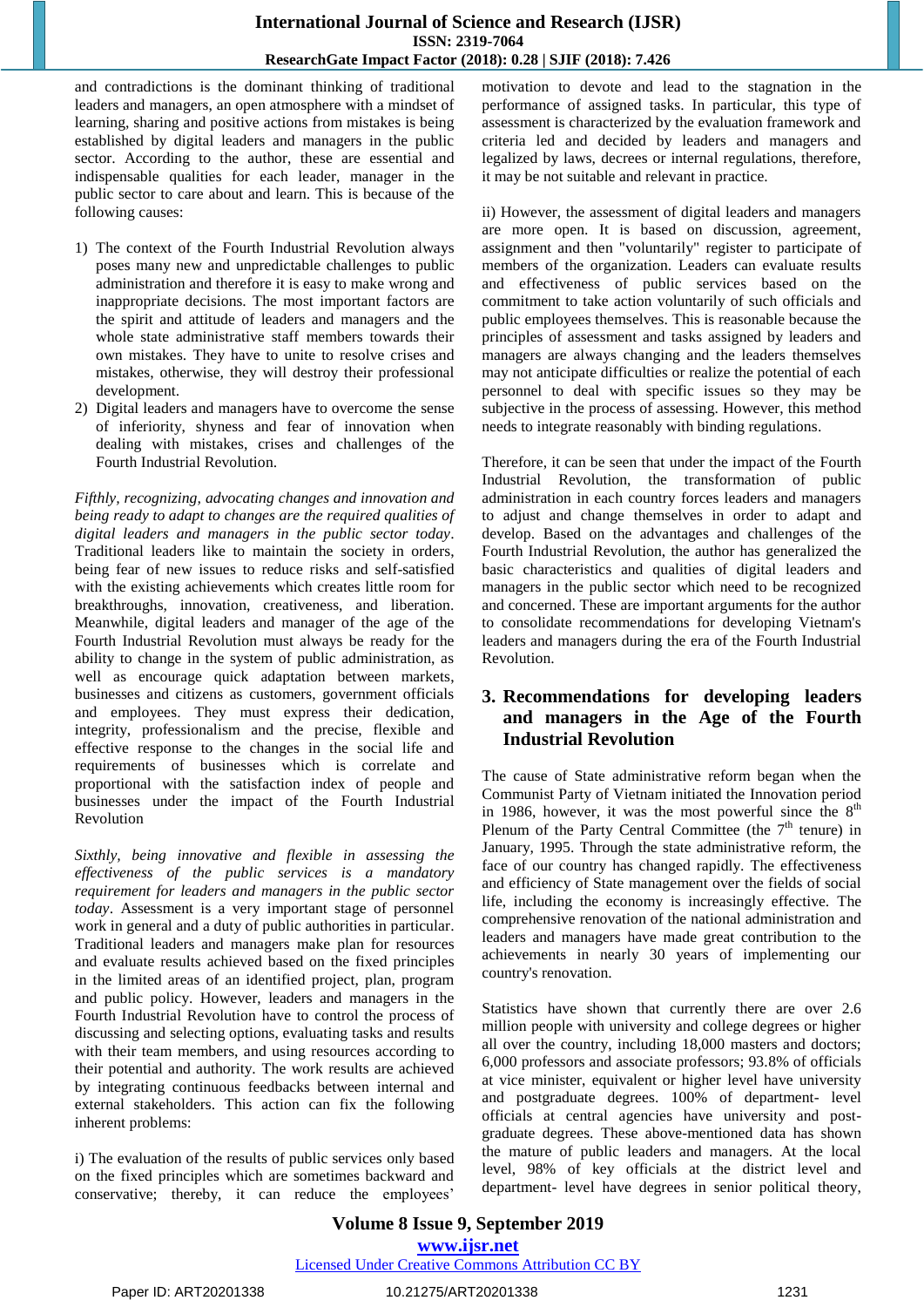95% of them have university degrees. The number of cadres planned for the provincial-level People's Committee with university or higher degree accounts for 100% and with degrees in senior political theory accounts for 95%. This is a generation of cadres who have been trained and matured through challenges, with a strong will to overcome all difficulties and hardships. They have strong political spirit and innovative mind, and they quickly adapt to market mechanisms, contributing to promoting the country's industrialization, modernization and international integration.

According to the report on public administration reform in the first 6 months of 2017 of the Ministry of Home Affairs, the application of online public services at levels 3 and 4 is higher and higher and the quality is increasingly improved. 63/63 tax departments deploy online tax collection, the rate of e-tax declaration reaches 99.64%. The number of cadres and civil servants equipped with computers is increasing. Email exchanges between state administrative agencies are gradually increasing. The website (http://doanhnghiep.chinhphu.vn) connecting the government and businesses and the website (http://nguoidan.chinhphu.vn) connecting the government and tpeople receive hundreds of comments and recommendations which are reviewed, processed, transferred and publicly responded on the Government Portal. This is a success, a good sign for the modernization of the administration and the digitization of the management mode of leaders and managers of our country over the past time.

However, facing the challenges of the market economy, a large number of leaders and managers at all levels have revealed limitations and weaknesses in both professional capacities and political awareness. Assessing public leaders and managers, the report of the Politburo at the  $9<sup>th</sup>$  Plenum of the Party Central Committee (the  $10<sup>th</sup>$  tenure) summarized 10 years of implementing the Resolution of the  $3<sup>rd</sup>$  Plenum of the Party Central Committee (the  $8<sup>th</sup>$  tenure) on strategies of developing cadres in the period of promoting industrialization and modernization frankly pointed out: "Qualifications, capabilities, knowledge of market economy, law, foreign languages, ability of state management, social management of many officials are still inadequate. The ability to forecast and guide the development of many cadres is still weak" [ <sup>1</sup>Communist Party of Vietnam (2009). *The document of the 9th Plenum of the Party Central Committee (10th tenure)*. Hanoi: National Politics Publisher, p.202]. A portion of cadres have subjective point of view. They are complacent about their achievements. They are conservative, stagnant, and have obsession with achievements. They are lack of enthusiasm for work, lack of role models. They talk more but do less, or say without doing anything. They are lack of self-criticism and criticism and they have low combativeness. They take advantage of power to gain personal interests" [ <sup>1</sup> Communist Party of Vietnam (2009). *The document of the 9th Plenum of the Party Central Committee (10th tenure)*. Hanoi: National Politics Publisher, p.203]. In particular, the resolution of the  $4<sup>th</sup>$  Plenum of the Party Central Committee (the  $11<sup>th</sup>$  tenure) continued to emphasize: "A not small portion of cadres and party members, including members who hold leading and managerial positions and

senior cadres have deterioration in political ideology, ethics and lifestyle with different manifestations such as ideal fading, falling into selfish individualism, opportunism, pragmatism or chasing fame, fortune, status and local authority and have manifestations of corruption, wastefulness, arbitrariness and unscrupulousness" [<sup>1</sup> The Communist Party of Vietnam (2012). *Resolution No.12- NQ/TW-Resolution of the 4th Plenum of the Party Central committee (the 11th tenure): A number of urgent issues about building the Party today.* ]. In the resolution of the  $4<sup>th</sup>$  Plenum of Party Central committee (the  $12<sup>th</sup>$  tenure), our Party noted that "Many cadres and party members, including the head, have not shown their exemplary role. They have been bureaucratic, autocratic and not kept in close contact with the grassroots. The inspection, supervision and party discipline are not enough to deter, prevent and reverse the recession. The deterioration in political ideology, ethics and lifestyle of not a small portion of cadres and party members have not been repelled, some issues are more sophisticated and complicated; corruption, waste and negative phenomena still occur seriously, focusing on a number of Party members in leading positions in the State apparatus. The above limitations and shortcomings diminish the leading role of the Party and hurt people's sentiments and reduce people's trust in the Party, which is a direct threat to the survival of the Party and the regime". Thus, it can be seen that the quality of leaders and managers is still limited and weak [ <sup>1</sup> Nguyen Thi Mai Anh. *The requirements and solutions on developing the contingent of leaders in the period of international integration*. Retrieved from http://www.tapchicongsan.org.vn, http://www.tapchicongsan.org.vn/Home/huong-toi-Dai-hoi-XIIcua-Dang-Cong-san-Viet-Nam/2015/32722/Yeu-cau-va-giai-phapxay-dung-doi-ngu-can-bo-thoi.aspx, 01/4/2015].

The Fourth Industrial Revolution has made great changes in political, economic social life as well as the modes of leadership and management which have been stagnant in the public sector. The 12<sup>th</sup> National Party Congress affirmed and highlighted the spirit of continuing to innovate, create and promote the achievements of the cause of the 30-year Doi Moi (1986 - 2016) in order to "make our country a modern industrial one". That is a big challenge for leaders and managers in the context of the Fourth Industrial Revolution. From this approach, the identification of digital leaders and managers in public sector in general and the practices of the public administration and the public administrative workforce of our country, the author has offered some recommendations to develop digital leaders and managers in the public sector, as follows:

Firstly, applying the lessons learned from developed countries in the renewal of mechanisms and policies and applying flexibly the model of enterprises in the period of the Industrial Revolution 4.0 with outstanding leaders, autonomous enterprises and creative employees in the operation of our country's public agencies today.

Secondly, renewing the modes of leadership and social management; applying information technology in management and administration according to the spirit of Decision No. 1819 / QD-TTg dated October 26, 2015 of the Prime Minister on approving the National Program on IT application in the operation of State agencies in the period of 2016 - 2020.

# **Volume 8 Issue 9, September 2019 www.ijsr.net**

Licensed Under Creative Commons Attribution CC BY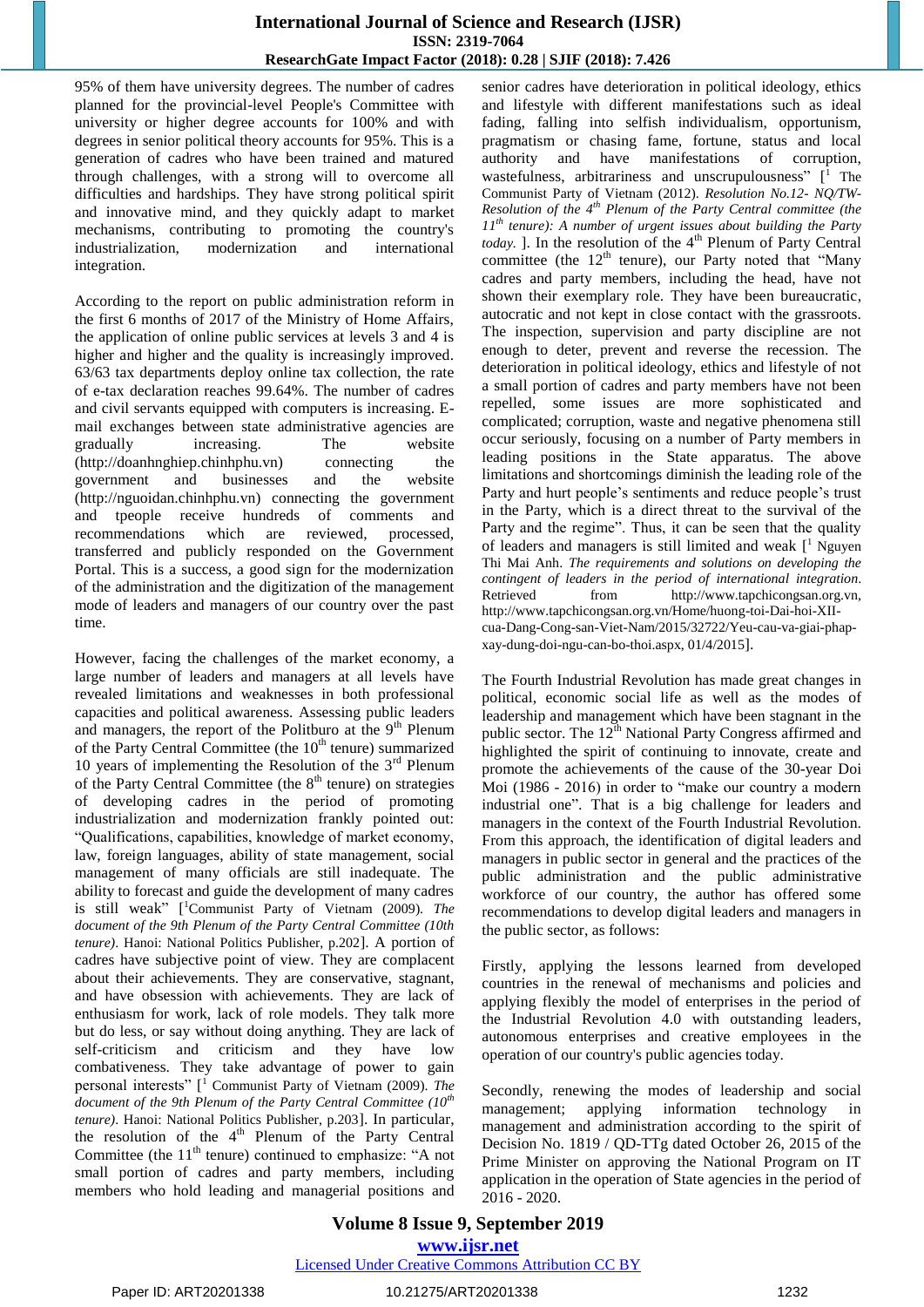Thirdly, for science and technology, leaders and managers should: (i) Invest and create favorable conditions for scientists and inventors to turn prospect ideas into real products of the Fourth Industrial Revolution and special investments for breakthrough ideas; (ii) Take creativity of scientific and technological products as the highest criterion to evaluate the quality of products, as well as to evaluate work efficiency and income norms of bright scientists and inventors.

Fourthly, the study moved from the mode of IQ management to weQ one by giving up the control, believing in employees' ability to solve problems and supporting collective intelligence. The trend in the digital world is shifting from "IQ" to "weQ", that is, the ability to collaborate in organizations with wide networks, especially in the political system and public authorities (Vietnam has still revealed limitations in this issue).

Fifthly, as an active and proactive subject, leaders and managers in the public sector should initiate a roadmap and properly invest in building an e-government and smart cities according to spirit of the Government's Resolution 36a / NQ-PCP dated October 14, 2015 on e-Government. In the immediate future, it is necessary to have a synchronous method of building the national database system, invest in human resources for information technology area, improve the computer skills for administrative staff and modernize the information system step by step in the whole system.

Sixthly, based on the achievements of the Fourth Industrial Revolution, leaders and managers need to increase publicity, transparency and accountability in the spirit of "providing information about the works they have done including limitations and weaknesses. At the same time, they should pay attention to the accountability give answers of the state agencies to outstanding issues, incomplete matters, new guidelines and policies ... Our responsibility is to explain and respond to the people in the spirit that "Government is a server " [ <sup>1</sup> Dang Hung Vo (2015). Discussing about publicity and transparency in Vietnam. *Journal of economy and prediction*, Vol.3]

Seventhly, the requirements for public leaders and managers today are as follows:

(i) Their thinking and action must always be innovative and creative to manage social development

After 30 years of implementing innovation, the face of our country has really changed. However, there are still many strategic goals which have not been achieved (goals of building socialism, economic slowdown, distance lagging behind the world, etc.). Therefore, current public leaders must be leaders of new and innovative thinking and actions according to the spirit of the Government in the term 2016- 2021, i.e. "creation, integrity and development based on historical achievements and achievements of the Fourth Industrial Revolution.

(ii) Their capacities must meet the requirements of this era. Nowadays, countries are transforming vigorously, starting with changes in the model of civil servants from rowing to steering, from the professional state to the working position,

from the "fat" state to "thin" state, from the post-society government to a constructive and welfare state. It all depends mostly on leaders and their political determination. There are no exceptions for Vietnam. Therefore, one of the most burdensome requirements for Vietnamese public leaders today is "the capacities meet the requirements of our times". These requirements are as follows:

- Having new, up-to-date and profound scientific knowledge (leadership science and management science are the most essential), mastering revolutionary theories and the laws of nature, society and thought which can make the right leadership modes and decisions in the context of the Fourth Industrial revolution
- Approaching, comprehending, inheriting and effectively applying human knowledge of the current revolution into Vietnam, especially in the context of the the Fourth Industrial Revolution in the "flat" world, with complex relationships.

## **4. Conclusion**

To sum up, the term "Digital leaders and managers" in the public sector is a new approach that has emerged and developed in the Age of the Fourth Industrial Revolution. The paper has analyzed and clarified the most basic signs of digital leaders and managers in the public sector and shed light on the practice of Vietnam's public administration to propose some suggestions on forming and developing a contingent of leaders and managers in the public sector who adapt and take full advantage of the success of the Fourth Industrial Revolution into the development of their country in the direction of "rich people, a strong country, an equitable, democratic and civilized society".

# **References**

- [1] Actionaid (2010), *Vietnam Public Administration Reform: Understanding & Thinking, Speaking & Doing*, Actionaid, Hanoi
- [2] The Communist Party of Vietnam (2016). *The document of the 12th National party Congress*. Hanoi: The National Politics Publisher
- [3] PAR steering committee of the Government (2016). *Documents of Preliminary Conference on Public Administration Reform in the 2011-2015 period and implementation of the Public Administration Reform Plan for the 2016-2020 period.*
- [4] Ministry of Home Affairs (2017). *Report on public administration reform in the first 6 months of 2017*
- [5] Kouzes, Jim & Posner, Barry (2012). *The Leadership Challenge: How to Make Extraordinary Things Happen in Organizations*. National Bestseller
- [6] Pham Hoang Tu Linh & Pham Xuan Vien. *Leader, managers at the requirements of the 4th industrial revolution*. Retrieved from http://tapchitaichinh.vn, http://tapchitaichinh.vn/tai-chinh-kinh-doanh/lanh-daoquan-ly-doanh-nghiep-truoc-yeu-cau-cua-cuoc-cachmang-cong-nghiep-40-124343.html, 15/10/2017
- [7] Resolution of the 4 plenum of the Party Central Committee (tenure XII) on strengthening the Party building and rectification; preventing and reversing the deterioration of political, ethical and lifestyle ideology

# **Volume 8 Issue 9, September 2019**

**www.ijsr.net**

## Licensed Under Creative Commons Attribution CC BY